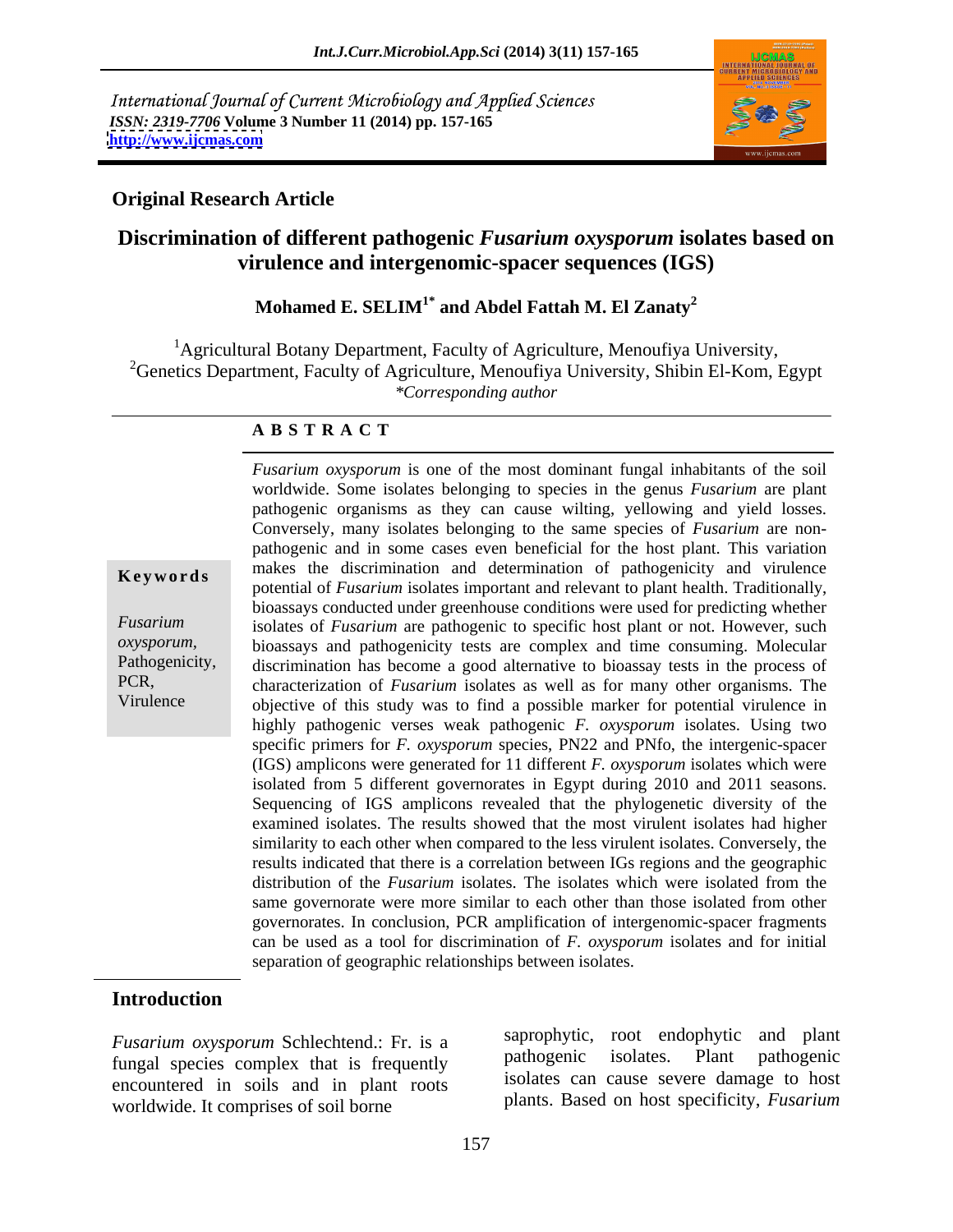isolates are grouped into formae speciales (f. and useful tools for *Fusarium* species and spp.), which are sometimes further divided isolate identification due to accuracy as well into races based on cultivar specificity as consistency of the results (Lievens *et al.,* (Olivain and Alabouvette 1997, 1999; 2008). The molecular characterizations of *F.*  Olivain *et al.,* 2003; Armstrong and Armstrong, 1981; Di Pietro *et al.,* 2003; Michielse and Rep, 2009). So far, about 120 formae speciales and races have been due to the nature of many formae speciales. described (Armstrong and Armstrong 1981; Such isolates belonging to different formae Gordon and Okamoto, 1992; Alabouvette *et* speciales may be more related than isolates *al.,* 2001). Some of these forma specialis belonging to the same forma specialis may cause diseases in specific plant species, while the other formae speciales belonging to same species may not be harmful and may cases, that the ability of a *Fusarium* isolate even develop a neutral or beneficial to infect particular plant species depends on mutualistic interrelationship with the host specific genes encoding for host determining plant (Mandeel and Barker 1991; Hallmann small secreted proteins that distinguish and Sikora 1994a, 1994b; Sikora and Fernandez, 2005; Sikora *et al.,* 2007). Some of the non-pathogenic strains can also The main objectives of this study were to colonize a host plant without causing disease symptoms. These endophytic isolates may *oxysporum* isolated from tomato with play a beneficial role, since they have been respect to their virulence under greenhouse shown to increase plant resistance to fungal conditions and to compare the phenotypic pathogens, plant parasitic nematodes or results with phylogenetic analysis based on insects (Dababat *et al.,* 2008). the intergenomic-spacer region sequences

To detect the presence of virulent isolates of *Fusarium* wilt in the soil or tissue of potential hosts in a certain growing region, the characterization of the local *F. oxysporum* populations is highly important.

been shown to be among the most promising ethanol 70% for 3 min. rinsed 3 times in

*oxysporum* isolates have, however, shown some drawbacks, i.e. complications which can be observed by polyphyletic analysis (Kistler, 1997; Lievens *et al.,* 2008). Van der Does and Rep (2007) postulated in many virulent from avirulent strains.

characterize various isolates of *Fusarium* (IGS).

# **Materials and Methods**

## **Fungal isolates**

Pathogenicity tests are often used for testing Fungal isolates of *Fusarium oxysporum* of virulence levels of *F. oxysporum* isolates were isolated during the 2010–2011 growing on specific cultivars rather than to determine season from five different governorates in the formae specialis. Such bioassays are the Nile delta region of Egypt (Table1). Four time consuming and can also be difficult to governorates were located within the delta interpret due to variability in results while the fifth governorate, Ismailia, was obtained because of inconsistencies in biotic located in the east, adjacent to the delta and abiotic test conditions. Therefore, (Figure 1). *Fusarium* isolates were obtained finding new and rapid alternatives for the from the cortical tissues of naturally infected classification and characterization of *F.*  tomato roots (*Solanum lycopersicum*), which *oxysporum* isolates are highly relevant. showed the typical symptoms of *Fusarium* Molecular identification techniques have sections, surface sterilized by soaking into wilt disease. Roots were cut into 1 cm ethanol 70% for 3 min, rinsed 3 times in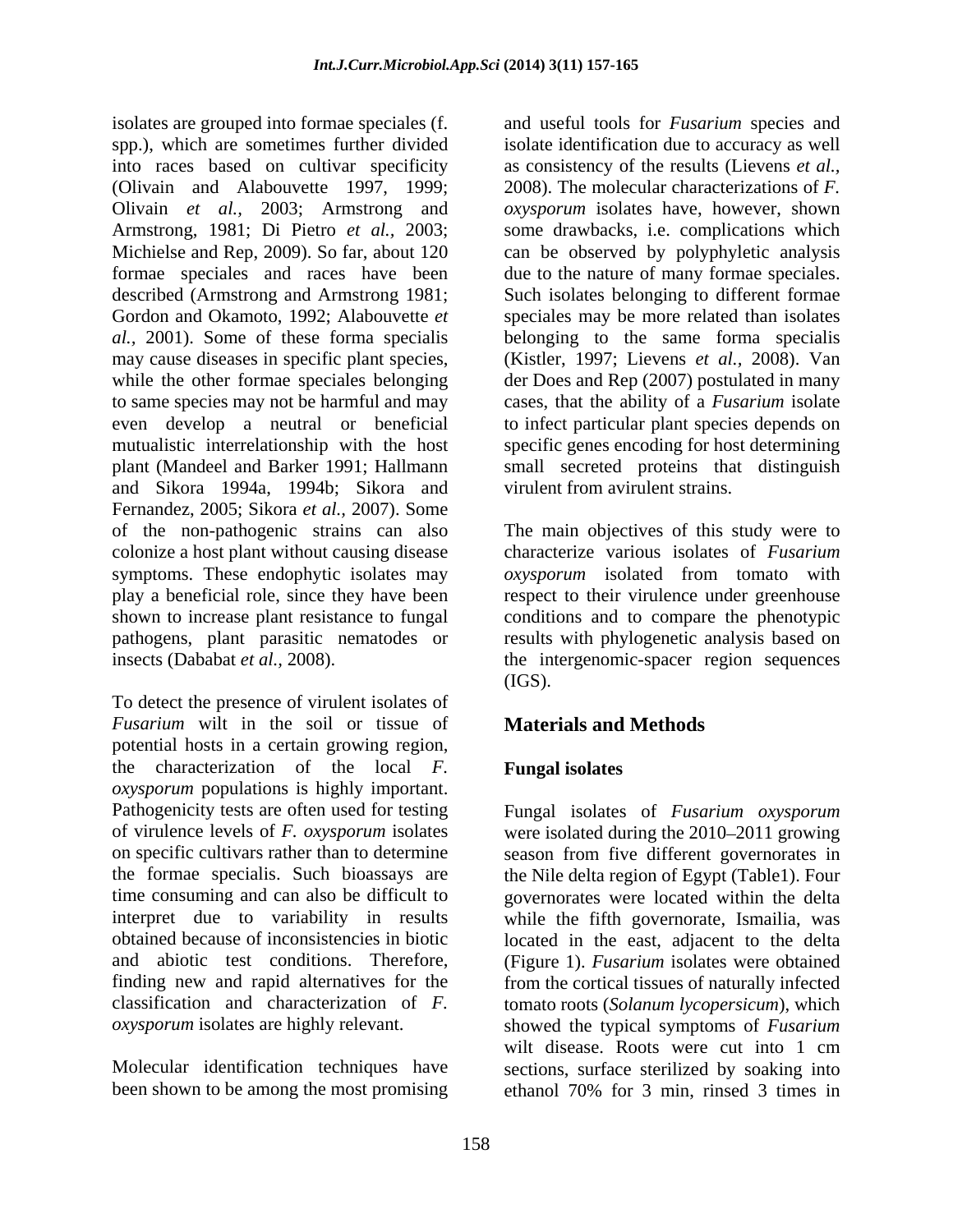roots segments were subsequently mounted of the genus *Fusarium,* were isolated and further propagated on PDA media. Each spore colony technique (Choi *et al.,* 1999). Purified isolates were reared on PDA plates and incubated at 27<sup>°</sup>C in the dark for 2 **DNA extraction** weeks and formed spores were extracted and

greenhouse was prepared by placing agar were then lyophylized using a Christ-LMCplugs of the *Fusarium* isolates on PDA (Thoma, Germany) and the concentration was adjusted using sterilized tap water.

Seeds of tomato, super strain B cv, were **IGS- amplification and sequence analysis** sown in 96-well plastic trays filled with transplanted into plastic pots filled with 3 kg of a soil and sand mixture (1:2, w/w). After

autoclaved water and briefly dried between tap water. Each treatment was replicated sterile filter paper. The surface sterilized four times arranged in a randomized onto potato dextrose agar (PDA), amended inoculation, disease severity was estimated with  $150 \text{ mg}^{-1}$  streptomycin and  $150 \text{ mg}^{-1}$  using an index of leaf damage (ILD) by chloramphenicol to inhibit bacterial growth. following the formula of a scale of 0 to 4 (0 Emerging mycelium from the root sections,  $=$  asymptomatic leaves,  $1 =$  leaves wilted,  $2$ which had the morphological characteristics  $=$  leaves with moderate yellowing, 3 = fungus was then purified using the single calculated according to the following complete design. Eight weeks after leaves with necrosis and  $4 =$  dead leaves) (Beye and Lafay, 1985). The ILD was formula, ILD=  $\Sigma$  grades/max grade.

# **DNA extraction**

used for inoculation purposes. For long-term For DNA isolation from the *Fusarium* storage, several small agar plugs ( 10 mm in *oxysporum* isolates, 500 ml flasks containing diam.) were disked using a sterilized cork 200 ml of potato dextrose broth (PDB, borer and transferred into micro tubes prior Defco, Germany) were inoculated with one to freezing at -80°C. fungal agar plug each and incubated at 27°C **Virulence test** Then, mycelia and spores were sieved Fungal inoculum for virulence test in the and stored at -80°C. The frozen samples plates and incubation them for 2 weeks. The GmbH, Osterode am Harz, Germany). The mycelia and spores were then scraped from mycelium was subsequently ground in a 15 the surface, suspended in water and sieved ml plastic round bottom tube, placed in through 3 layers of cheesecloth under liquid nitrogen, using a pre-cooled metal aseptic conditions. The number of colony spatula and vortex. DNA was extracted from forming units (CFU) in the spore suspension 20 mg of the mycelium powder using the was counted using a haemocytometer illustra DNA extraction kit (GE Health care, on a rotary shaker at 100 rpm for 2 weeks. through 3 layers of cheesecloth, collected were then lyophylized using <sup>a</sup> Christ-LMC-1 (Beta 1-8-K) freeze dryer (Martin Christ mycelium was subsequently ground in a 15 UK).

autoclaved beetmooth substrate. After 3 The 10 isolates of *Fusarium oxysporum* weeks growth, the seedlings were were characterized by amplifying the transplanting, a 3 ml fungal spore subsequent sequencing. For amplification, suspension  $(1x10^9)$  spores per ml) was the primers PNFo  $(5 - CCCGC)$ injected into three holes of 2 cm deep made CTGGCTGCGTCCGACTC-3), and PN22 by plastic rod in the seedling rhizosphere. (5 - CAAGCATATGAC TACTACTGGC-Control plants were treated with 3 ml sterile  $\qquad$  3) were used. The PCR mix contained 10 ribosomal intergenic-spacer (IGS) region as described by Edel *et al.* (1995 and 1997) and the primers PNFo (5  $\sum_{i=1}^{n} C C C C$ - CCCGC  $\lambda$  and DN22 ), and PN22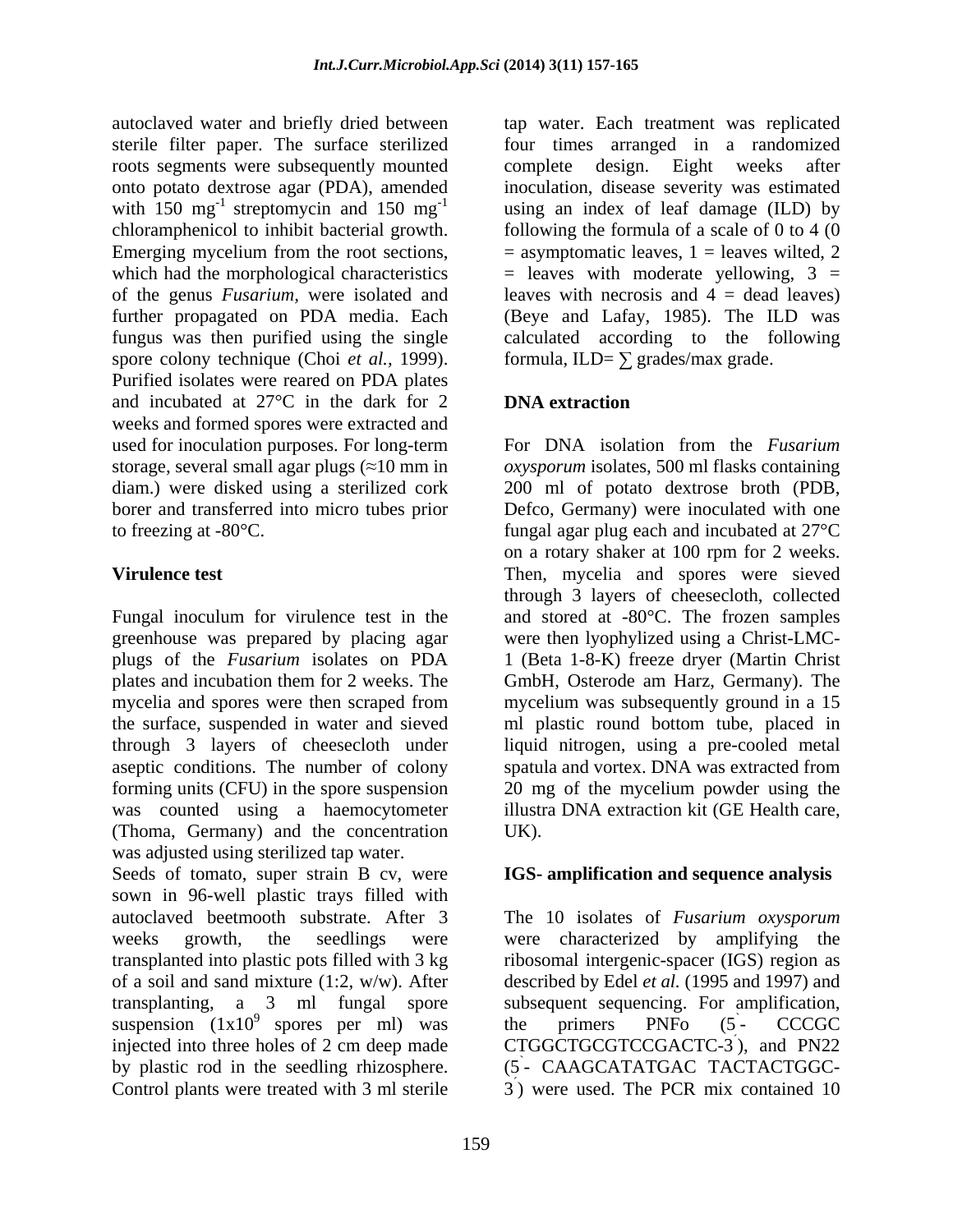µL 5X Green Go Taq reaction buffer primer, 1 µl PN22 primer, 0.25 µl Tag polymerase (0.625 units) and 37.75 µl water and 2 µl fungal DNA as template. Furthermore, results showed that F.

Polymerase Chain Reaction (PCR) was virulence were detected in all geographical performed in a Bio-RAD, C1000 thermo locations and apparently, virulence could not cycler by an initial denaturation at 95°C for 10 min, followed by 34 cycles of 95°C for 1 min, 52°C for 2 min and 72°C for 3 min, and with a final extension cycle of  $72^{\circ}$ C for **IGS-sequencing** 4 min. The amplified fragments of approximately 1.5 kb were isolated by approximately 1.5 kb were isolated by The IGS region of the isolated fungi was agarose gel electrophoresis and purified amplified using PNFo and PN22 as primers, using the GFX DNA purification kit (GE since these two primers are considered Healthcare, UK) and subsequently specific for *Fusarium oxysporum* (Edel *et*  sequenced from both directions by GATC *al.,* 1995 and 1997). The successful Biotech (Konstaz, Germany), using PNFo amplification of the IGS region indicates and PN22 as primers. that these isolates are all *F. oxysporum*, thus

Sequences were analysed and aligned using the CLC Main Workbench software, version

Twelve isolates, collected from the roots of diseased tomato and showing the typical morphological characteristics of *Fusarium* 10 which had the same virulence level under<br> *ary spectrum* wilt were selected for the greenhouse condition was 100% (Figure 3). *oxysporum* wilt were selected for the assessment of the virulence level. The results showed that all the tested isolates were pathogenic toward tomato plants and<br>caused symptoms corresponding to *Fusarium* wilt disease on tomato. Moreover, results revealed that the isolates varied regarding to their virulence under the bioassay conditions (Figure 2). The results also illustrated that the index of leaf damage (ILD) ranged from 31 to 94% with isolates

(Promega), 2 µl dNTPs (10 mM), 1 µl PNFo was significant variability in virulence 12 and 1, respectively, indicating that there among the isolates.

> Furthermore, results showed that *F. oxysporum* isolates with a different be related to geographical location.

### **Molecular identifications IGS-sequencing**

confirming successful morphological characterization.

6.9 (Aarhus, Denmark). As a reference, The similarity and differences between the sequence fragments of the pathogenic *F.*  IGS sequences among the highly and weakly *oxysporum* f.sp. lycopersici, isolate 4287 virulent of *F. oxysporum* isolates were (Broad Institute, USA) were used. evaluated by aligning the amplified **Results and Discussion** pathogenic *Fusarium oxysporum* isolates, **Pathogenicity test** exercise that the set of the set of the set of the set of the set of the set of the set of the set of the set of the set of the set of the set of the set of the set of the set of the set of the set of caused symptoms corresponding to isolates 2 and 3 reached up to 65%. Similar intergenomic spacer (IGS) sequences of 10 together with the pathogenic *F. oxysporum* Institute, USA). The results showed that with PN22 as a sequence primer, the sequence similarity between isolates 9 and 10 which had the same virulence level under greenhouse condition was 100% (Figure 3). Similar results were detected between isolates 1 and 6 as well as between isolates 7 and 12. While the similarity between results were observed again with IGS sequences which are sequenced with the PNfo primer (Figure 4).

> The twelve isolates of *Fusarium oxysporum* were isolated from infected tomato plants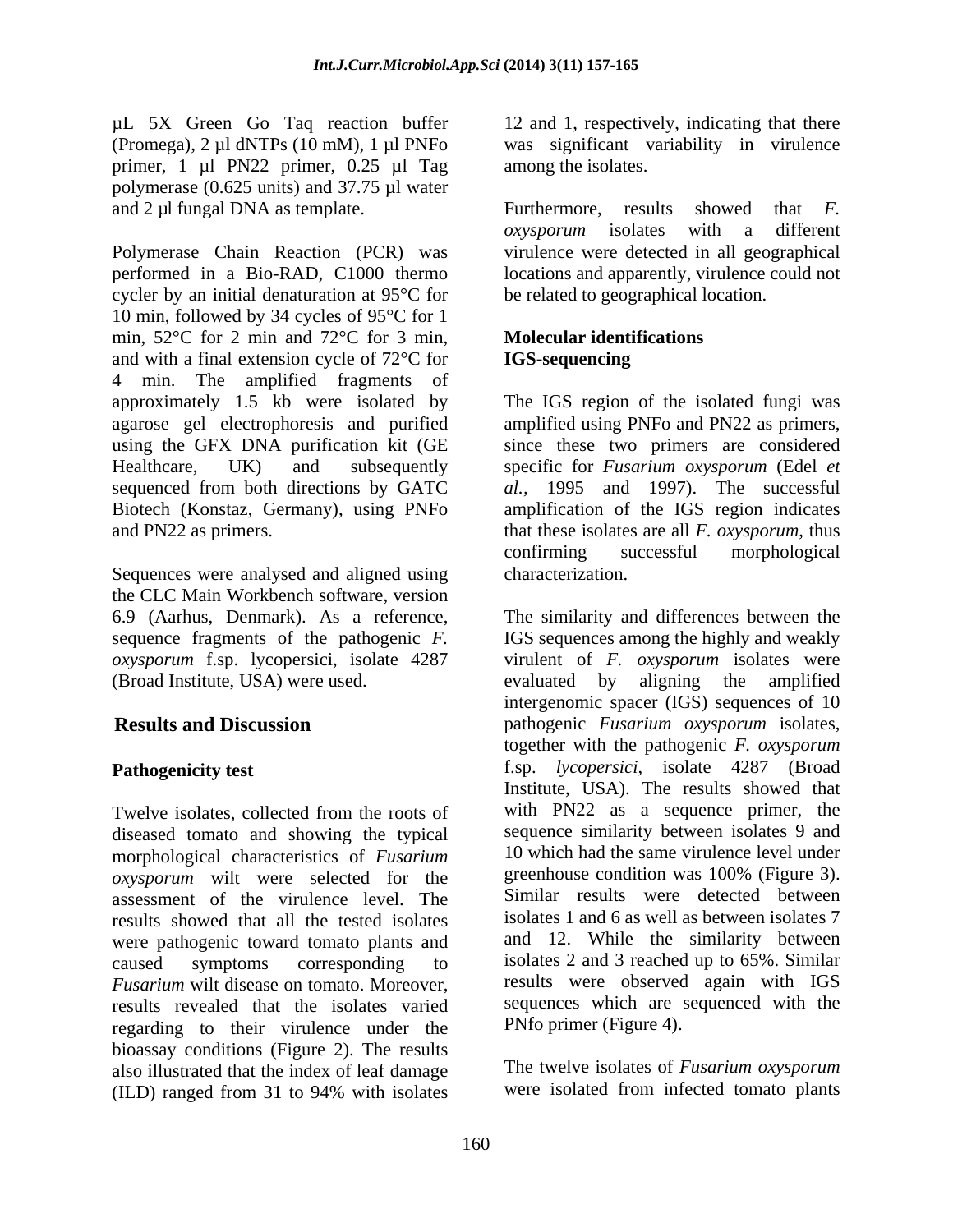governorates in Egypt. All isolates showed identical morphological and microscopic *oxysporum* the causal agent of tomato wilt. The regulatory elements that govern the The pathogenicity test under greenhouse<br>conditions showed that the isolates varied in their virulence levels toward tomato as shown in Figure 2. The most virulent the virulence assay confirms that all isolates nevertheless vary significantly among the

sequences. It may be that to a certain extent, alleles may result from adaptively and PNfo as sequence primer, respectively (Figures 3 and 4). Similar results were recorded again with isolates 2 and 3 which Nevertheless, molecular identification originally isolated from Kafr-El-sheikh. This

grown in fields located in 5 different was theoretically expected since small characteristics corresponding to *Fusarium al.,* 2005). IGS regions contain various conditions showed that the isolates varied in encoding genes. Differences in virulence isolates (1 and 2) caused up to 93% leaf the regulation of the expression of rRNA damage, whereas the leaf damage index only encoding genes in order to maintain an reached 30% within the least virulent optimal growth rate. It was reported that the isolates, 11 and 12. The classical rate of transcriptional production of preidentification carried out here together with rRNA was directly proportional to the could be classified as f. sp. *lycopesici*. (Cluster *et al.*, 1987; Grimaldi and Di<br>Although belonging to the same forma Nocera, 1988). Genotypes composed of specialis, the actual virulence can longer IGS LVs may benefit from higher various isolates. enhancer and promoter sites in the sub-The molecular identification by faster development (i.e. higher growth amplification of the IGS regions by using rates). Furthermore, Allard *et al.* (1990) specific primers confirmed that all isolates suggested that selection is acting directly on belonged to the species *F. oxysporum*. the sequence variability in the transcription Further phylogenetic analysis of the IGS units (i.e., sub repeats within the IGS). sequences suggested that there is a Zhang *et al.* (1990) determined that the high correlation between virulence and IGS adaptability associated with a few specific the sequence composition of the IGS is a favourable nucleotide sequences in either reflection of virulence. Thus, the similarity the transcription units or the IGS and that of IGS sequences between isolates 9 and 10 adaptability in barley depends more on the which had a similar level of virulence on quality (i.e., sequence and length variation) tomato, recorded 100% and 88% with PN22 rather than the quantity (i.e., CN) of rDNA changes in sequence of the IGS region may reflect the life style of the isolate (Weider *et*  regulatory elements that govern transcriptional efficiencies of the rRNA and the accompanied plant defense responses may well require modifications in number of enhancers located in the IGS (Cluster *et al.,* 1987; Grimaldi and Di Nocera, 1988). Genotypes composed of rDNA transcriptional rates via more repeat region of the IGS and thus exhibit the sequence variability in the transcription units (i.e., sub repeats within the IGS). alleles may result from adaptively present.

had a similar pathogenicity potential under techniques for determining *Fusarium* greenhouse conditions and have up to 74% *oxysporum* pathogenicity and virulence are similarity with PNfo primer. On the other still complicated due to the polyphyletic hand, the results demonstrated that, the nature of many formae speciales, meaning similarity among the isolates belonging to that isolates belonging to different formae the same location (same governorate) was speciales may be more related than isolates very high while it reached to 100% between belonging to the same formae specialis isolates 7 and 12 with both primers, PNfo (Kistler, 1997; Lievens *et al.,* 2008). and PN22. Those two isolates were Jimenez-Gasco and Jimenez-Diaz (2003) Nevertheless, molecular identification could however demonstrate the correlation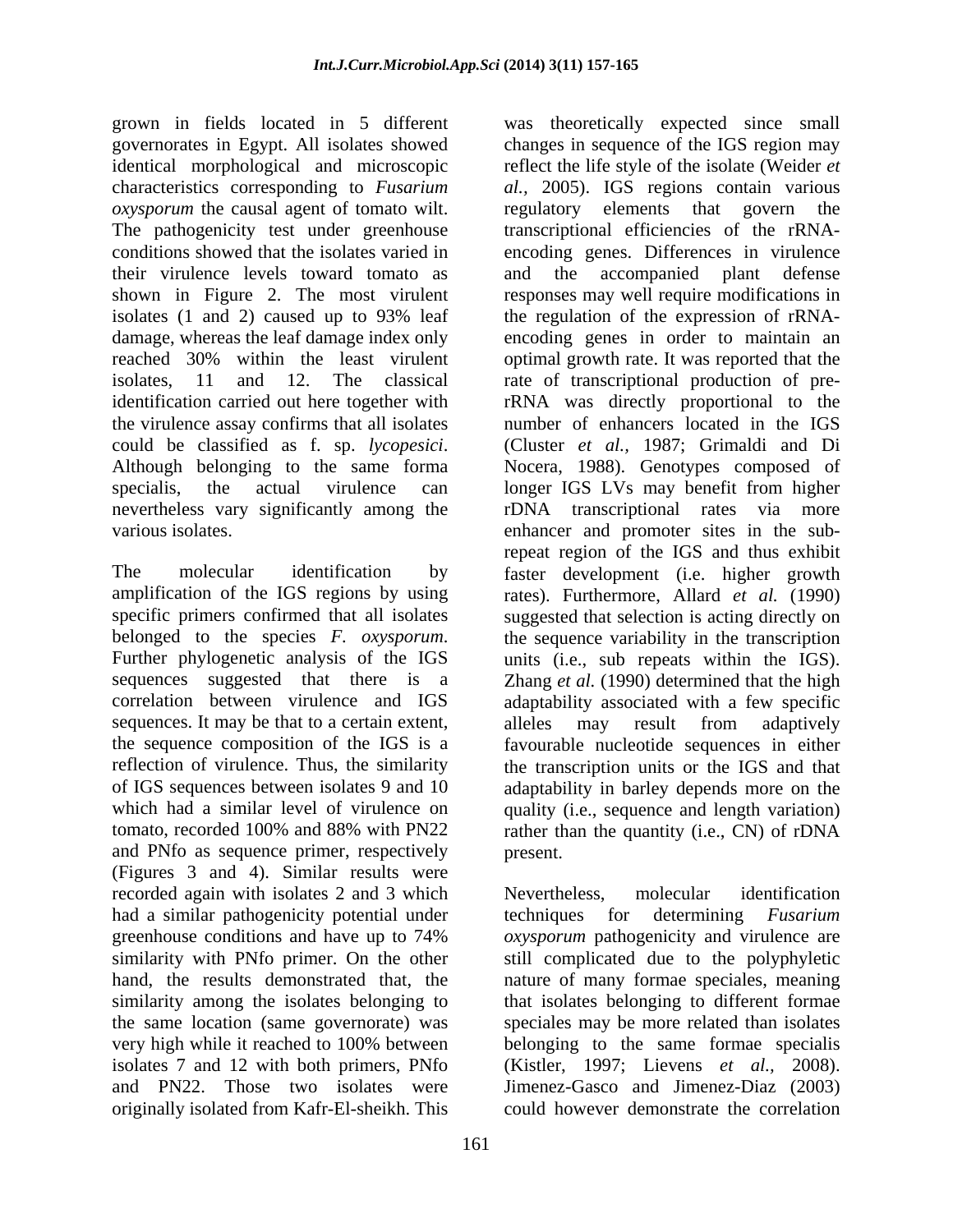between the molecular identification of IGS PCR fragments of 10 different *F. Fusarium oxysporum* f.sp. ciceris and its pathogenic races belonging to f.sp. *ciceris*. In this study, we present that sequencing the and PCR assays.

pathogenic races 0,1A,5, and 6 based on the way of identification of virulence of specific primers and PCR assays. They were *Fusarium* oxysporum isolates. Further able by using specific SCAR primers and studies with virulence effector genes, PCR assay to identify and differentiate secreted in xylem (SIX), and more varied isolates of *F. oxysporum* and assign the virulent *Fusarium* isolate is highly candidate *oxysporum* isolates is a very useful tool in for confirming the results of IGS primers and PCR assays.

| <b>Table.1</b> List of the 12 <i>H</i><br>2 <i>Fusarium oxysporum</i> isolates and their codes which were isolated |  |
|--------------------------------------------------------------------------------------------------------------------|--|
| from diseased tomato plants during the 2010–2011 growing season from the different 5                               |  |
| governorates                                                                                                       |  |

| Governorate                       | <b>Isolates Number</b> | <b>Isolates Code</b> |
|-----------------------------------|------------------------|----------------------|
| Minufiya                          |                        |                      |
| Gharbiya                          |                        | $9-10-11$            |
| Qalubiya                          |                        |                      |
| Kafr El-Sheikh                    |                        | $\sqrt{1}$           |
| $\sim$ $\sim$ $\sim$<br>Ismailiya |                        |                      |

**Figure.1** Location of *Fusarium* isolations from the 5 different governorates in Egypt during the  $2010 - 2011$  growing season

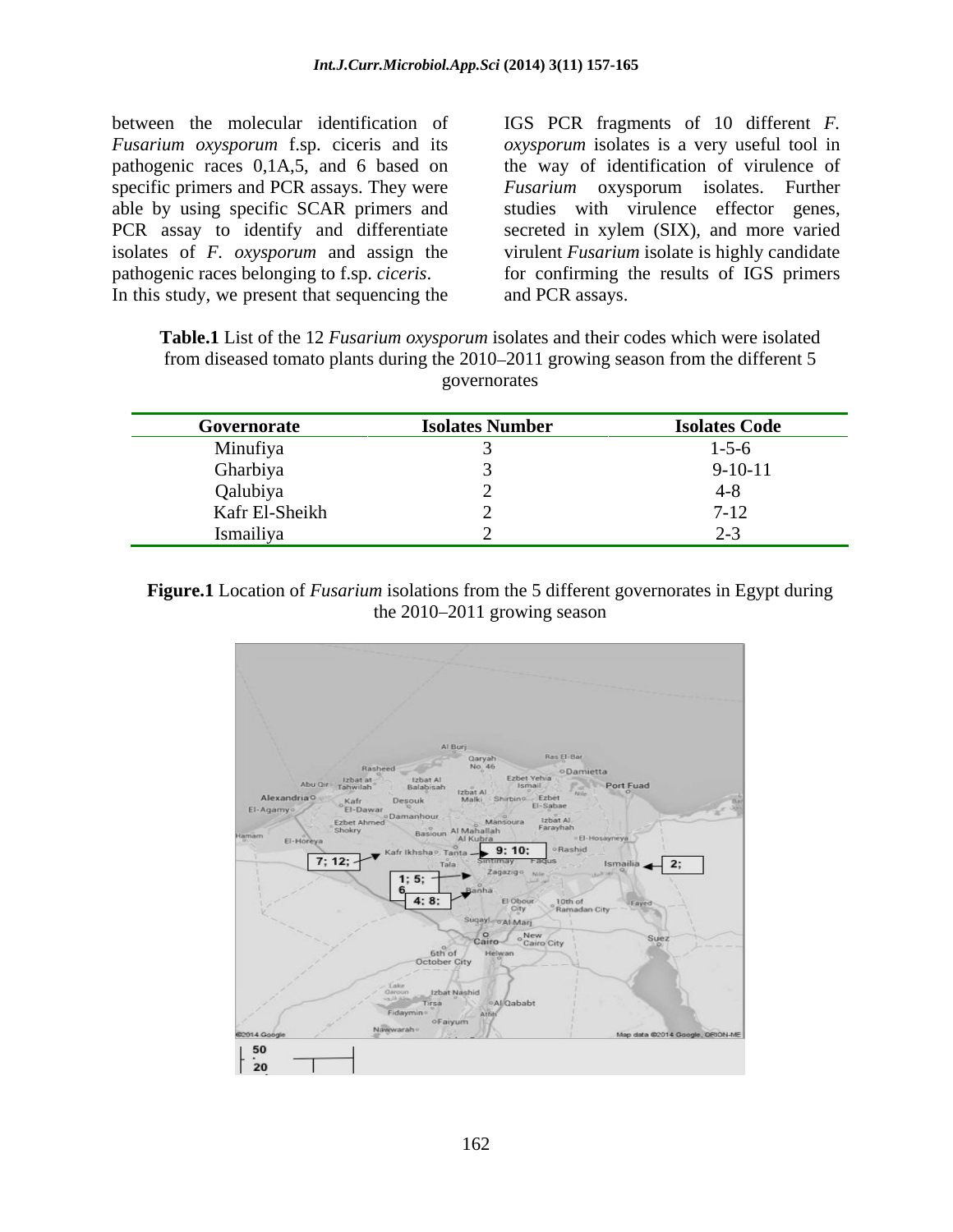**Figure.2** Virulence of the twelve collected *Fusarium oxysporum* isolates collected from 4 governorates in the Nile delta and one governorate in Ismailiya and compared to the control plants (c). Error bars presented by standard deviation indicate the virulence with significant differences among isolates of *Fusarium*



**Figure.3** Dendrogram of the sequences of the amplified IGS fragments with PN22 primer obtained from 10 pathogenic *Fusarium oxysporum* isolates, 1,2,3,4,6,7,8,9,10,12 and aligned with one pathogenic *F. oxysporum* f.sp. *lycopersici*, isolate 4287. Bars indicate the genetic similarity [%] amongst taxa based on the Dice coefficient of similarity Minufiya Gharbia Qalubia Kafr-<br>
El-sheikh<br>
El-sheikh<br>
El-sheikh<br>
El-sheikh<br>
El-sheikh<br>
El-sheikh<br>
El-sheikh<br>
El-sheikh<br>
El-sheikh<br>
El-sheikh<br>
El-sheikh<br>
With PN22 primer<br>
obtained from 10 pathogenic *Fusarium oxysporum* is

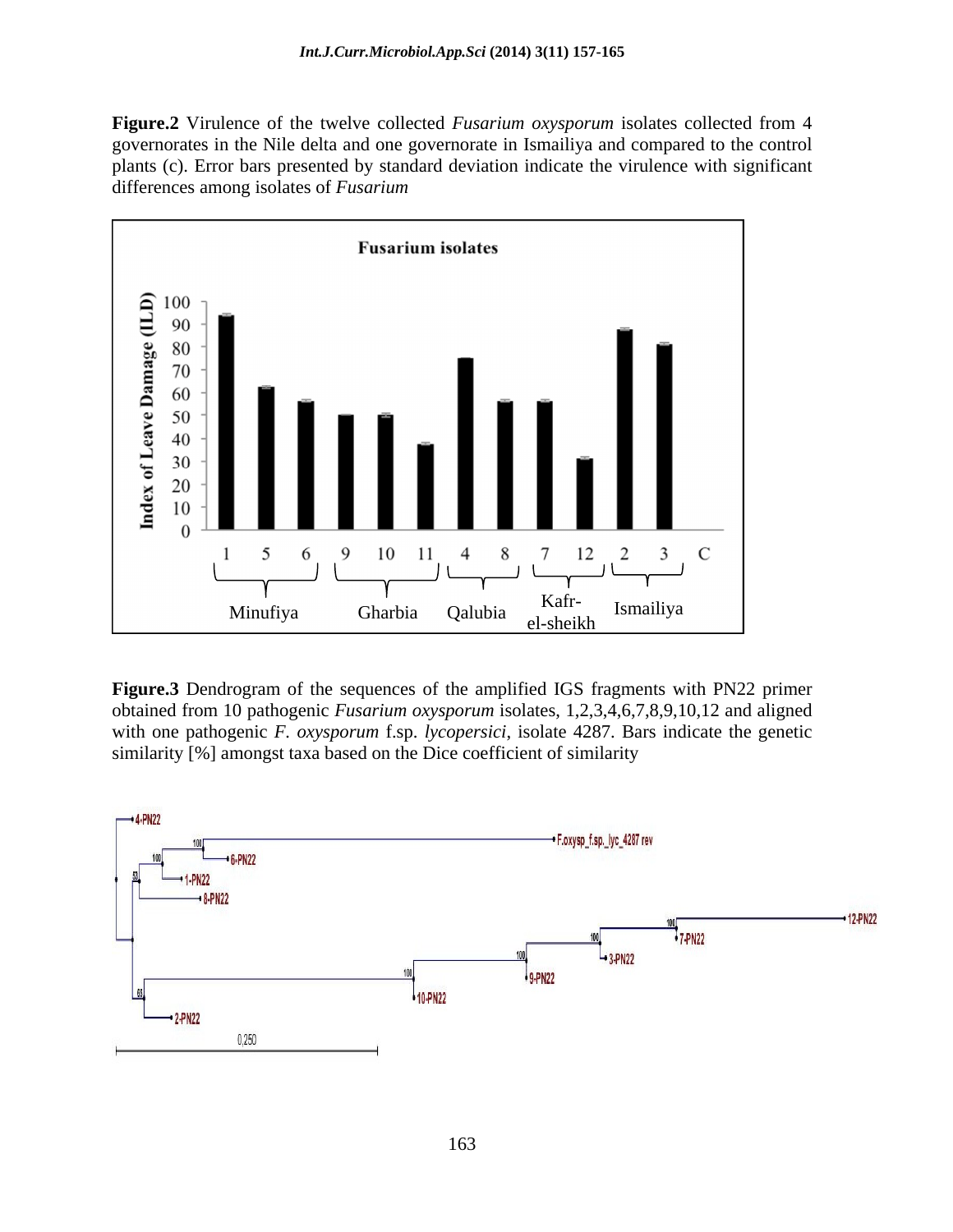**Figure.4** Dendrogram of the sequences of the amplified IGS fragments with PNfo primer obtained from 10 pathogenic *Fusarium oxysporum* isolates, 1,2,3,4,6,7,8,9,10,12 and aligned with one pathogenic *F. oxysporum* f.sp. *lycopersici*, isolate 4287. Bars indicate the genetic similarity [%] amongst taxa based on the Dice coefficient of similarity



- 2001. Diversity and interactions among Application and biological control. In:
- Allard, R.W., Saghai-Maroof, M.A., Zhang, Q., Jorgensen, R.A. 1990. Genetic and molecular organization of ribosomal knot nematode. J<br>DNA (rDNA) variants in wild and  $115(6)$ : 273–278. DNA (rDNA) variants in wild and  $115(6): 273-278$ . cultivated barley. *Genetics,* 126: 743
- *Formae speciales* and races of *Fusarium oxysporum* causing wilt diseases. In: Nelson, P.E., Toussoun, T.A., Cook, R.J. (Eds). *Fusarium:* Diseases, biology, University Press, University Park, London. Pp. 391–399. The Strains. Phytopathology, 85: 579–585.
- Beye, I., Lafay, J.F. 1985. Study of selection
- Choi, Y.W., Hyde, K.D., Ho, W.H. 1999. Single spore isolation of fungi. *Fungal Diversity, 3: 29–38.* 697.
- **References** Cluster, P.D., Marinkovic, D., Allard, R.W., Alabouvette, C., Edel, V., Lemanceau, P., development rates, enzyme activities,<br>Olivain C. Recorbet G. Steinberg C. Tibosomal DNA spacer-length Olivain, C., Recorbet, G., Steinberg, C. Tibosomal DNA spacer-length<br>
2001 Diversity and interactions among the phenotypes, and adaptation in strains of *Fusarium oxysporum*: Ayala, F.J. 1987. Correlations between development rates, enzyme activities, ribosomal DNA spacer-length phenotypes, and adaptation in *Drosophila melanogaster*. *Proc. Natl.* Acad. Sci. USA., 84: 610-14.
	- Jeger, M.J., Spence, N.J. (Eds). Biotic bababat, A.A., Selim, M.E., Saleh, A.A., interactions in plant-pathogen Sikora, R.A. 2008. Influence of interactions in plant-pathogen Sikora, R.A. 2008. Influence of associations. CAB International, *Fusarium* wilt resistant tomato cultivars London, England, Pp. 131–157. The on Root colonization of the mutualistic<br>
	H R W Saghai-Maroof M A Zhang<br>
	H R W Saghai-Maroof M A Zhang<br>
	H R W Saghai-Maroof M A Zhang<br>
	H R W Saghai-Maroof M A Zhang Dababat, A.A., Selim, M.E., Saleh, A.A., Sikora, R.A. 2008. Influence of *Fusarium* wilt resistant tomato cultivars on Root colonization of the mutualistic endophyte *Fusarium oxysporum* strain 162 and as biological control of root knot nematode. *J. Plant Dis. Protect.,*  $115(6)$ : 273–278.
- 51. Delgado-Jarana, J., Roncero, M.I.G. Armstrong, G.M., Armstrong, J.K. 1981. 2003. Fusarium oxysporum: exploring Di Pietro, A., Madrid, M.P., Caracuel, Z., 2003. *Fusarium oxysporum*: exploring the moleculr arsenal of a vascular wilt fungus. *Mol. Plant Pathol.*, 4: 315–325.
	- and taxonomy. Pennsylvania State of 3 molecular methods for the<br>University Press University Park characterization of *Fusarium oxysporum* Edel, V., Steinberg, C., Avelange, I., Laguerre, G., Alabouvette, C. 1995. Comparison of 3 molecular methods for the characterization of *Fusarium oxysporum* strains. *Phytopathology*, 85: 579–585.
	- criteria for the general resistance in Alabouvette, C. 1997. Populations of Verticillium will of tomato *Agronomie* non-pathogenic *Fusarium oxysporum* Verticillium wilt of tomato. *Agronomie,*  5: 305 311. associated with roots of four plants Edel, V., Steinberg, C., Gautheron, N., Alabouvette, C. 1997. Populations of non-pathogenic *Fusarium oxysporum* compared to soil borne populations. *Phytopathology,* 87: 693 697.